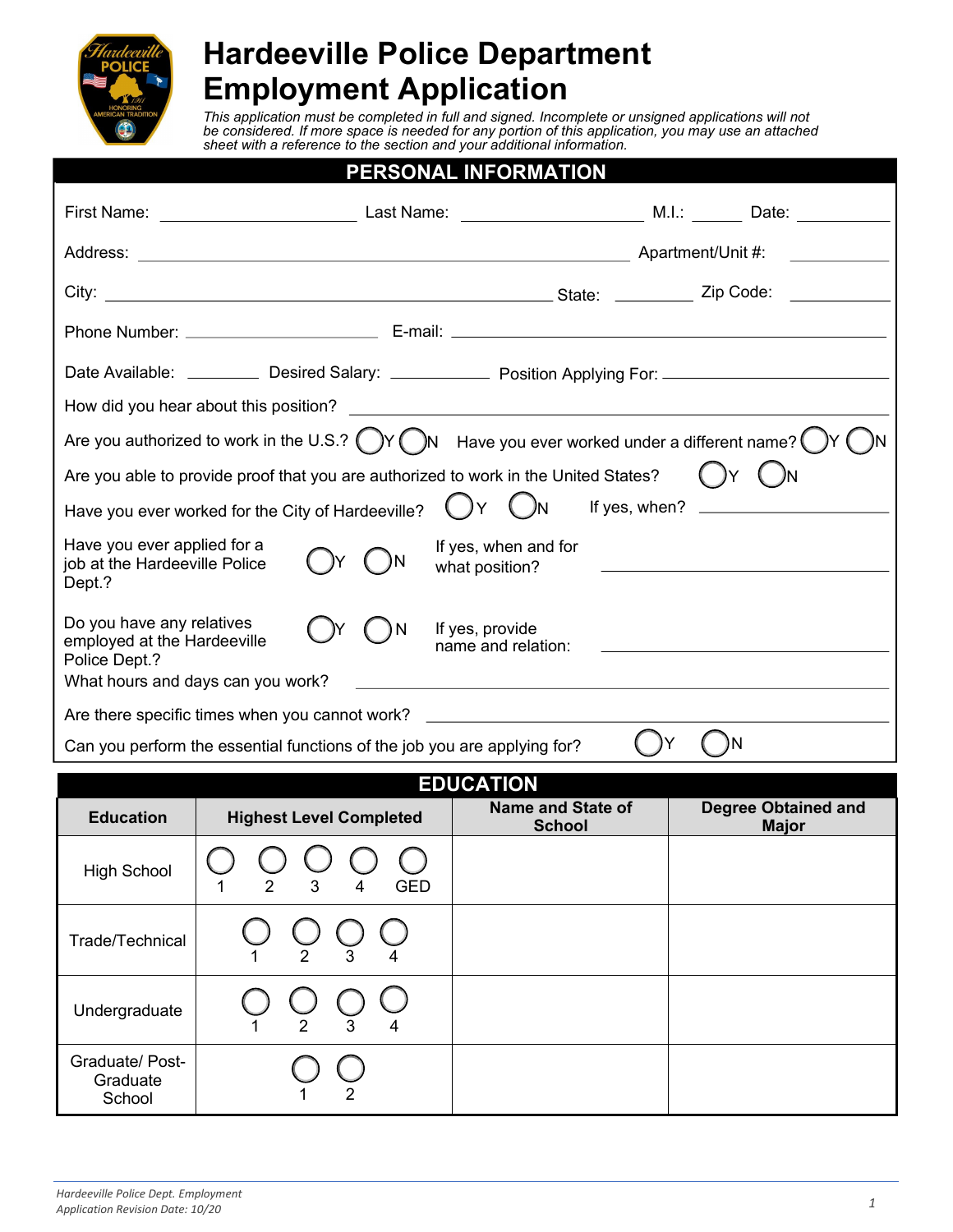|                              | LIST PROFESSIONAL OR TRADE CERTIFICATIONS |                   |                        |  |
|------------------------------|-------------------------------------------|-------------------|------------------------|--|
| <b>Name of Certification</b> | <b>Issuing Organization</b>               | <b>Issue Date</b> | <b>Expiration Date</b> |  |
|                              |                                           |                   |                        |  |
|                              |                                           |                   |                        |  |
|                              |                                           |                   |                        |  |
|                              |                                           |                   |                        |  |
|                              |                                           |                   |                        |  |
|                              |                                           |                   |                        |  |

|                         | <b>FORMAL TRAINING</b> (You may be required to provide verification) |         |                   |  |
|-------------------------|----------------------------------------------------------------------|---------|-------------------|--|
| <b>Name of Training</b> | <b>Presented By</b>                                                  | Date(s) | <b>Completed?</b> |  |
|                         |                                                                      |         |                   |  |
|                         |                                                                      |         |                   |  |
|                         |                                                                      |         |                   |  |
|                         |                                                                      |         |                   |  |
|                         |                                                                      |         |                   |  |
|                         |                                                                      |         |                   |  |

| <b>REFERENCES</b><br>Please List Three (3) Former Supervisors |                                          |  |
|---------------------------------------------------------------|------------------------------------------|--|
|                                                               |                                          |  |
|                                                               | Phone: <u>__________________________</u> |  |
|                                                               |                                          |  |
|                                                               |                                          |  |
|                                                               |                                          |  |
|                                                               |                                          |  |
|                                                               |                                          |  |
|                                                               |                                          |  |
|                                                               |                                          |  |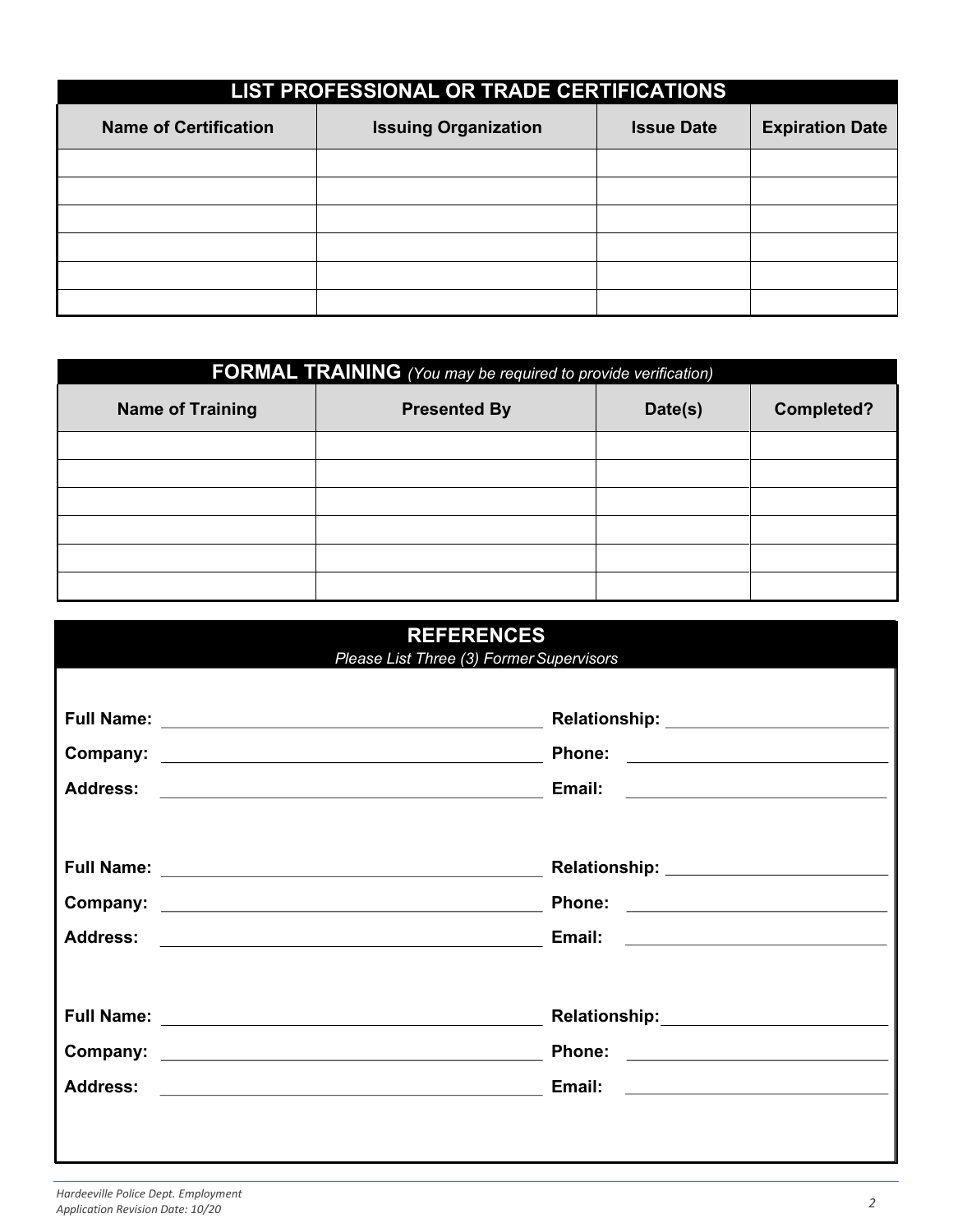| Do you have a valid driver's license? $\bigcirc Y$ $\bigcirc N$ State:                                                       |  |  | Date of Expiration: |  |
|------------------------------------------------------------------------------------------------------------------------------|--|--|---------------------|--|
| Do you have a valid commercial driver's license (CDL)? $\bigcirc$ No $\bigcirc$ Permit $\bigcirc$ Class A $\bigcirc$ Class B |  |  |                     |  |
| Have you ever been discharged from a job? If yes, explain:                                                                   |  |  |                     |  |

| <b>EXPERIENCE</b><br>Please List your Last Four (4) Employers |                                                                                                                |                                                                        |  |
|---------------------------------------------------------------|----------------------------------------------------------------------------------------------------------------|------------------------------------------------------------------------|--|
|                                                               |                                                                                                                |                                                                        |  |
|                                                               | Supervisor: Supervisor: Supervisor: Supervisor: Supervisor: Supervisor: Supervisor: Supervisor: Supervisor: Su |                                                                        |  |
|                                                               |                                                                                                                |                                                                        |  |
| <b>Responsibilities:</b>                                      |                                                                                                                |                                                                        |  |
|                                                               |                                                                                                                | From: To: To: May we contact your previous supervisor for a reference? |  |
| Reason for Leaving:                                           |                                                                                                                |                                                                        |  |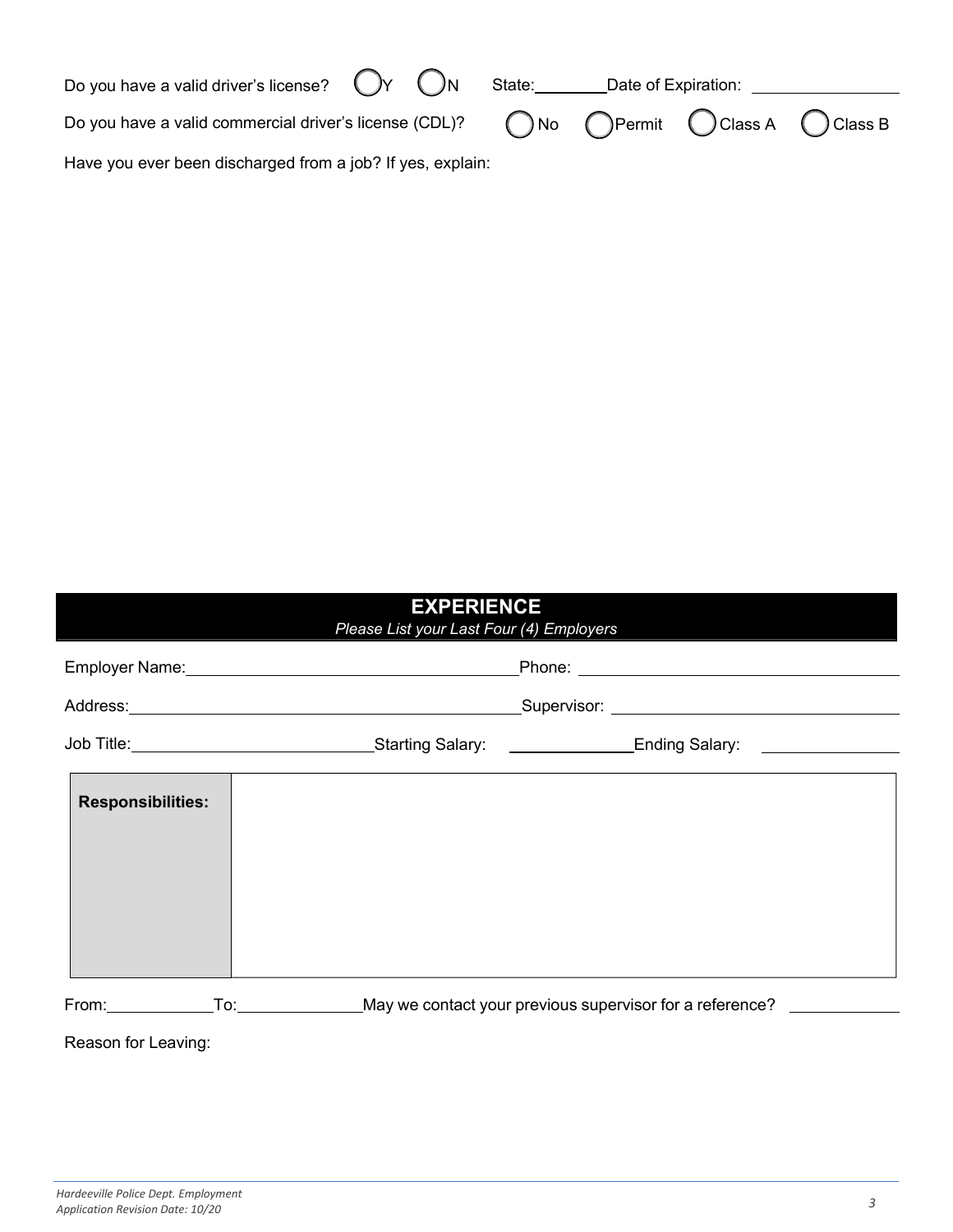# **EXPERIENCE** *(Continued)*

|                                                                        | Job Title: <u>_________________________________</u> Starting Salary: _________________Ending Salary: ________________                                                                                                          |
|------------------------------------------------------------------------|--------------------------------------------------------------------------------------------------------------------------------------------------------------------------------------------------------------------------------|
| <b>Responsibilities:</b>                                               |                                                                                                                                                                                                                                |
|                                                                        | From: To: To: Nay we contact your previous supervisor for a reference? The Tom To:                                                                                                                                             |
| Reason for Leaving:                                                    |                                                                                                                                                                                                                                |
|                                                                        |                                                                                                                                                                                                                                |
|                                                                        |                                                                                                                                                                                                                                |
|                                                                        | and the contract of the contract of the contract of the contract of the contract of the contract of the contract of                                                                                                            |
|                                                                        | Employer Name: Name: Name: Name: Name: Name: Name: Name: Name: Name: Name: Name: Name: Name: Name: Name: Name: Name: Name: Name: Name: Name: Name: Name: Name: Name: Name: Name: Name: Name: Name: Name: Name: Name: Name: Nam |
|                                                                        |                                                                                                                                                                                                                                |
|                                                                        |                                                                                                                                                                                                                                |
| <b>Responsibilities:</b>                                               |                                                                                                                                                                                                                                |
| From: To: To: Nay we contact your previous supervisor for a reference? |                                                                                                                                                                                                                                |
| Reason for Leaving:                                                    |                                                                                                                                                                                                                                |

*Hardeeville Police Dept. Employment Application Revision Date: 10/20 4*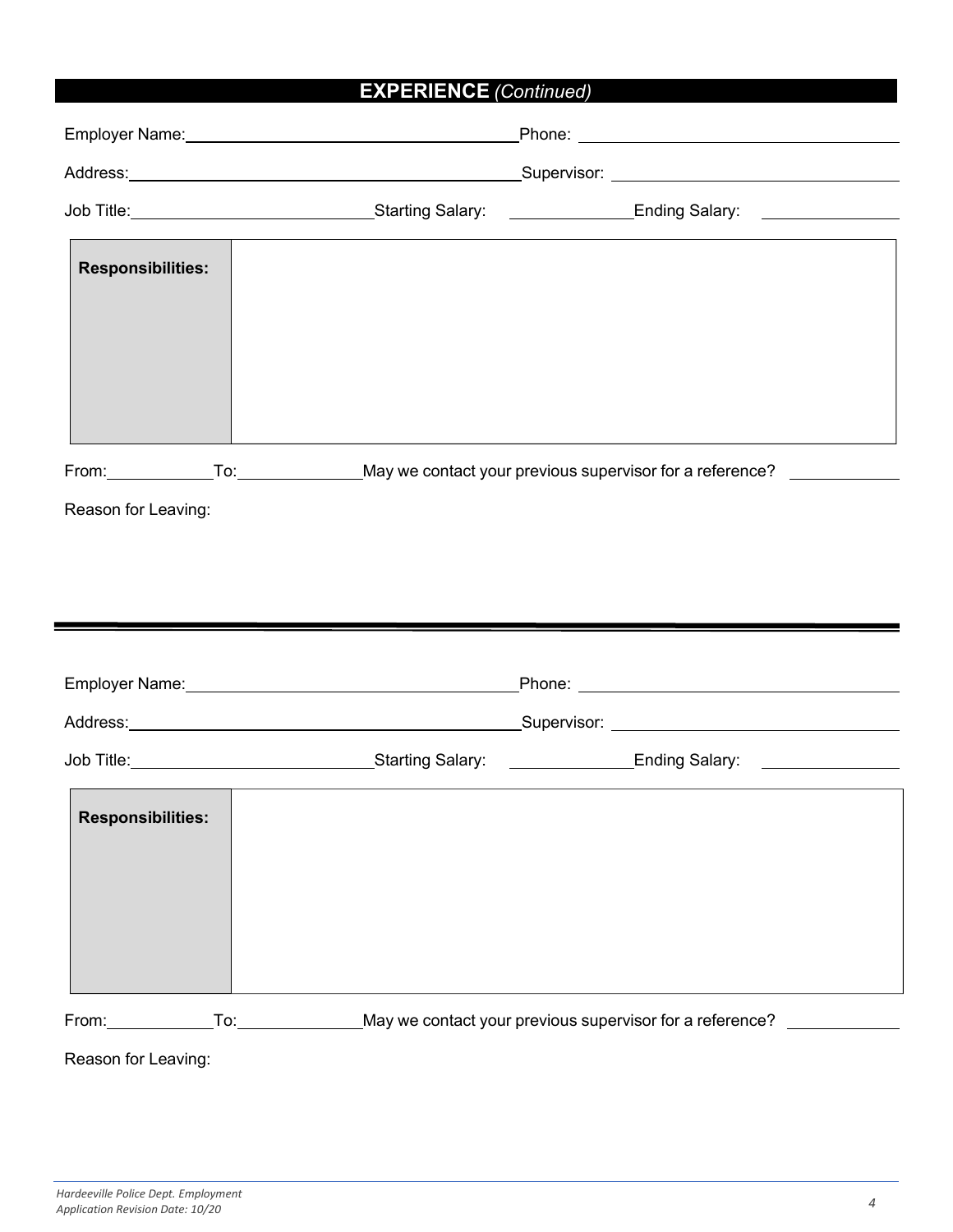## **EXPERIENCE** *(Continued)*

|                                                                                                                                                                                                                                      | Address: <u>www.community.community.com</u> |  |                                                              |
|--------------------------------------------------------------------------------------------------------------------------------------------------------------------------------------------------------------------------------------|---------------------------------------------|--|--------------------------------------------------------------|
| Job Title: <u>New York: New York: New York: New York: New York: New York: New York: New York: New York: New York: New York: New York: New York: New York: New York: New York: New York: New York: New York: New York: New York: </u> |                                             |  |                                                              |
| <b>Responsibilities:</b>                                                                                                                                                                                                             |                                             |  |                                                              |
| From: $\frac{1}{\sqrt{1-\frac{1}{2}}\cdot\frac{1}{2}}$                                                                                                                                                                               |                                             |  | To: May we contact your previous supervisor for a reference? |

Reason for Leaving:

| MILITARY SERVICE (If applicable) - Please provide copy of DD214 |  |
|-----------------------------------------------------------------|--|
|                                                                 |  |
|                                                                 |  |
| If other than honorable, please explain:                        |  |
|                                                                 |  |
|                                                                 |  |
|                                                                 |  |
|                                                                 |  |
|                                                                 |  |
|                                                                 |  |
|                                                                 |  |
|                                                                 |  |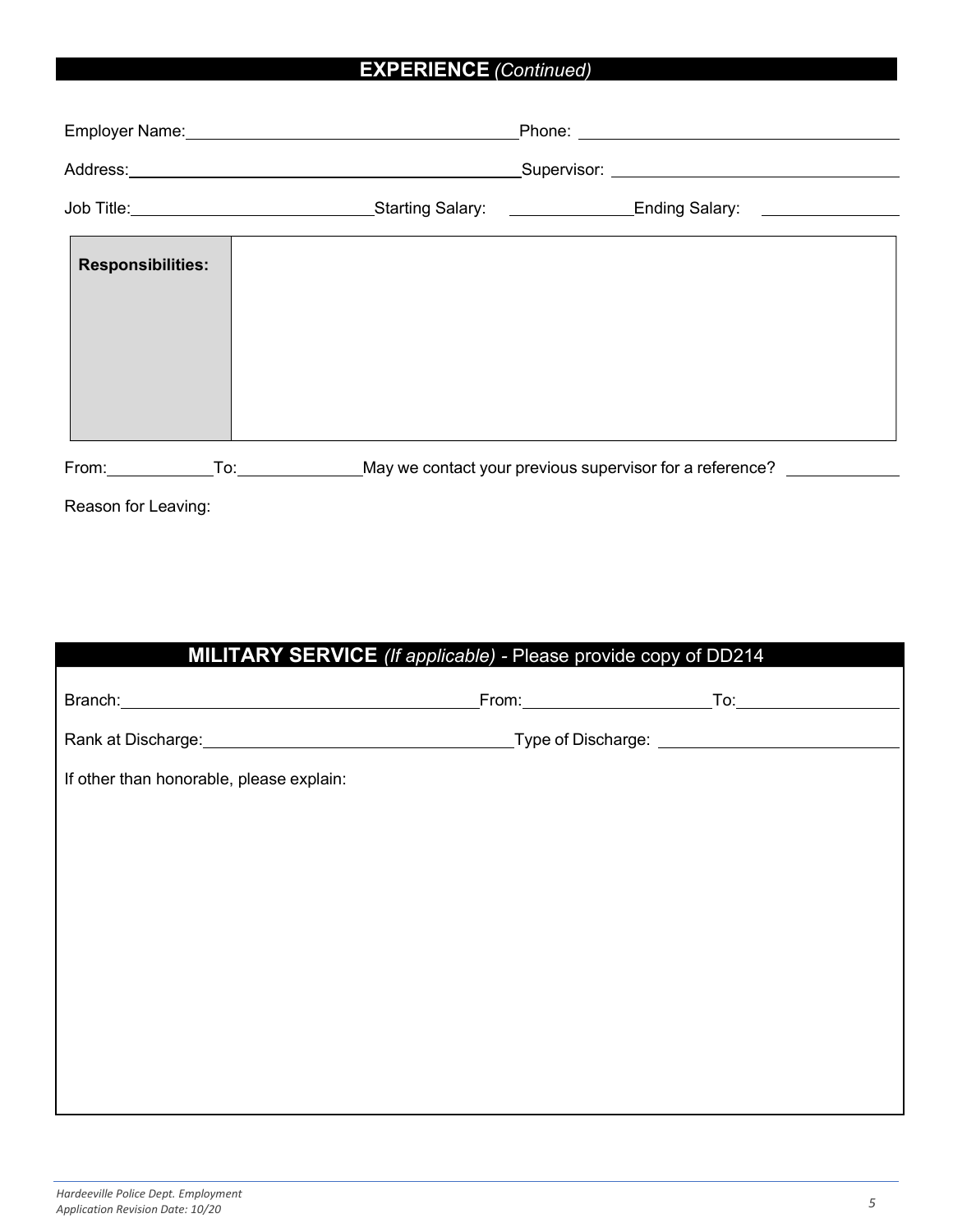#### **INSTRUCTIONS FOR ANSWERING THE NEXT TWO QUESTIONS**

Do not include convictions that were sealed, eradicated, erased, annulled by a court, or expunged, or convictions that resulted in referral to a diversion program.

Within the past 7 years, have you plead guilty or no contest to, or been convicted of any criminal offense including traffic offenses other than the applicable expectations listed above?

Yes No

Have you ever been arrested and are currently out on bail or on your own recognizance pending trial?





**CRIMINAL OFFENSES ONLY**: If you answered yes, to either of the above two questions, please provide the date(s) and explain in accordance with the above instructions so that individual circumstances can be considered.

Criminal convictions or arrests will not automatically disqualify an applicant from a particular job. The City will consider the nature of the crime, its seriousness, the substantial relation to the position's functions and qualifications, the number of occurrences, the applicant's age at the time of the crime, the time elapsed since the crime, the applicant's entire work and educational history, employment references and recommendations, and the business necessity of any exclusion when required by law.

## **DISCLAIMER & SIGNATURE**

I certify that the facts set forth in this application for employment are true and complete to the best of my knowledge. I understand that if I am employed, false statements on this application shall be considered sufficient cause for dismissal. This company is hereby authorized to make any investigations of my prior educational and employment history. I understand that by signing this application, I am giving my permission to contact the references listed on this application of employment.

I understand that employment at the City of Hardeeville is "at will", which means that either I or this company can terminate the employment relationship at any time, with or without prior notice, and for any reason not prohibited by statute. All employment is continued on that basis. I understand that no supervisor, manager, or executive of this company, other than the City Manager, has authority to alter the foregoing.

**Signature: Date: Date: Date: Date: Date: Date: Date: Date: Date: Date: Date: Date: Date: Date: Date: Date: Date: Date: Date: Date: Date: Date: Date: Date: Date: Date:**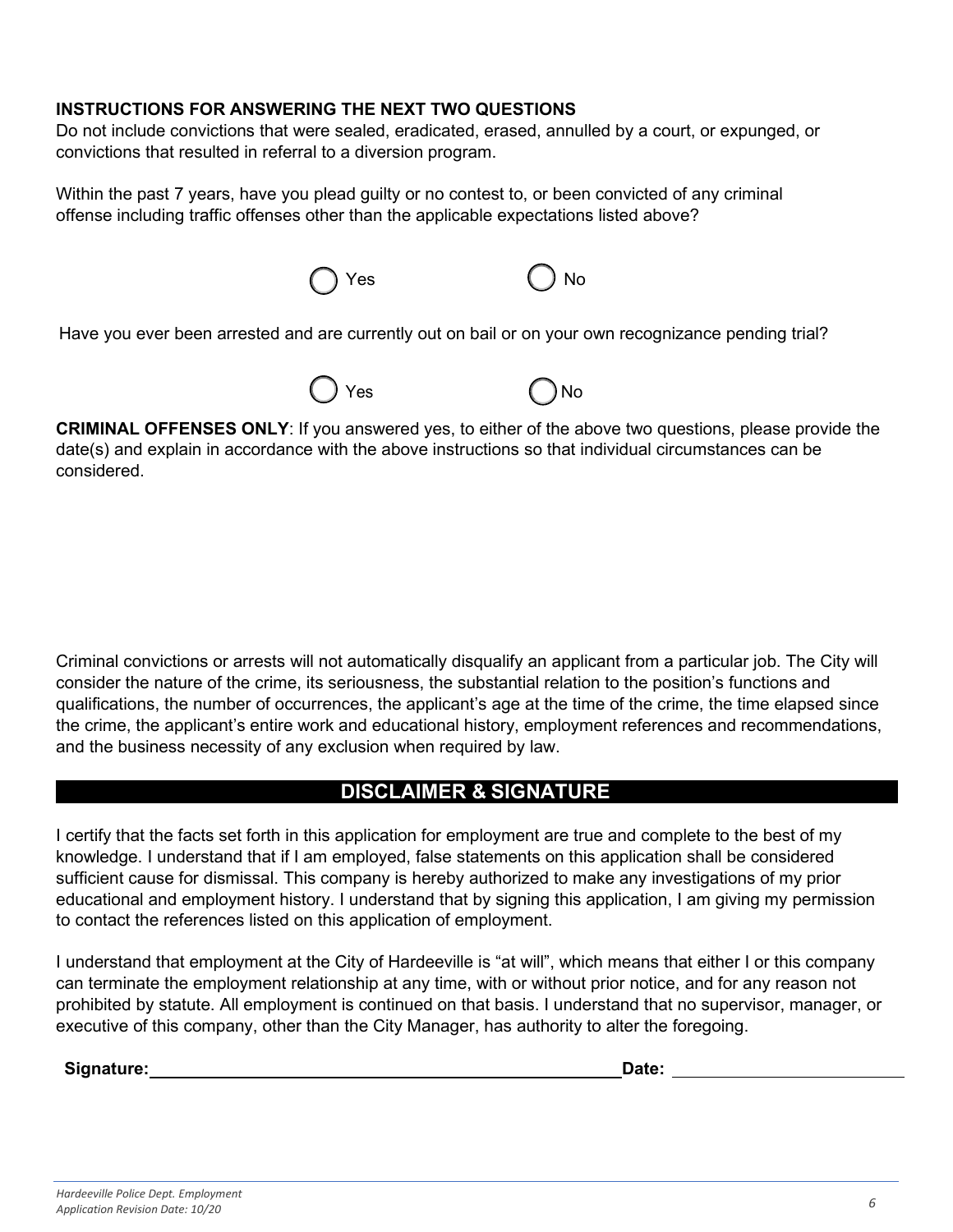

Please complete this EEO-1 Data Sheet. The City of Hardeeville is subjected to certain record keeping and reporting requirements for the administration of civil rights laws and regulations. To comply with these laws, we invite you to complete this form. **Submission of this information is voluntary and refusal to provide it will not subject you to any adverse treatment**. The information obtained will be kept confidential, separate from personnel files, and will not be used as the basis for any adverse employment decision. Thank you for your cooperation.

| Name    |                                      |                                                                                                                                                              |        | Job Title                                                                                         |
|---------|--------------------------------------|--------------------------------------------------------------------------------------------------------------------------------------------------------------|--------|---------------------------------------------------------------------------------------------------|
|         | Last                                 | First                                                                                                                                                        | Middle |                                                                                                   |
|         |                                      |                                                                                                                                                              |        |                                                                                                   |
| Gender: | Male]                                | <b>Female</b>                                                                                                                                                |        |                                                                                                   |
|         | Race: Please mark all that apply.    |                                                                                                                                                              |        |                                                                                                   |
|         |                                      | Spanish culture or origin, regardless of race.                                                                                                               |        | Hispanic or Latino "Ethnicity": A person of Cuban, Mexican, Puerto Rican, South or Central        |
|         | Middle East, or North Africa.        | <b>White:</b> A person having origins in any of the original peoples of Europe, the                                                                          |        |                                                                                                   |
|         | racial groups of Africa.             | <b>Black:</b> A person having origins in any of the black                                                                                                    |        |                                                                                                   |
|         |                                      | Native Hawaiian or Other Pacific Islander: A person having origins in any<br>of the peoples of Hawaii, Guam, Samoa, or other Pacific Islands.                |        |                                                                                                   |
|         |                                      | Asian: A person having origins in any of the original peoples of the Far<br>Japan, Korea, Malaysia, Pakistan, the Philippine Islands, Thailand, and Vietnam. |        | East, Southeast Asia, or the Indian Subcontinent, including, for example, Cambodia, China, India, |
|         | affiliation or community attachment. | American Indian or Alaska Native: A person having origins in any of the                                                                                      |        | original peoples of North and South America (including Central America), and who maintain tribal  |
|         |                                      | Two or More Races: All persons who identify with more than one of the<br>above races, excluding those who identify themselves as Hispanic or Latino.         |        |                                                                                                   |
|         |                                      |                                                                                                                                                              |        |                                                                                                   |

Signature Date

*If you should have any questions regarding this form, please contact Human Resources.*

# I**f applying for a Police Officer position, please continue.**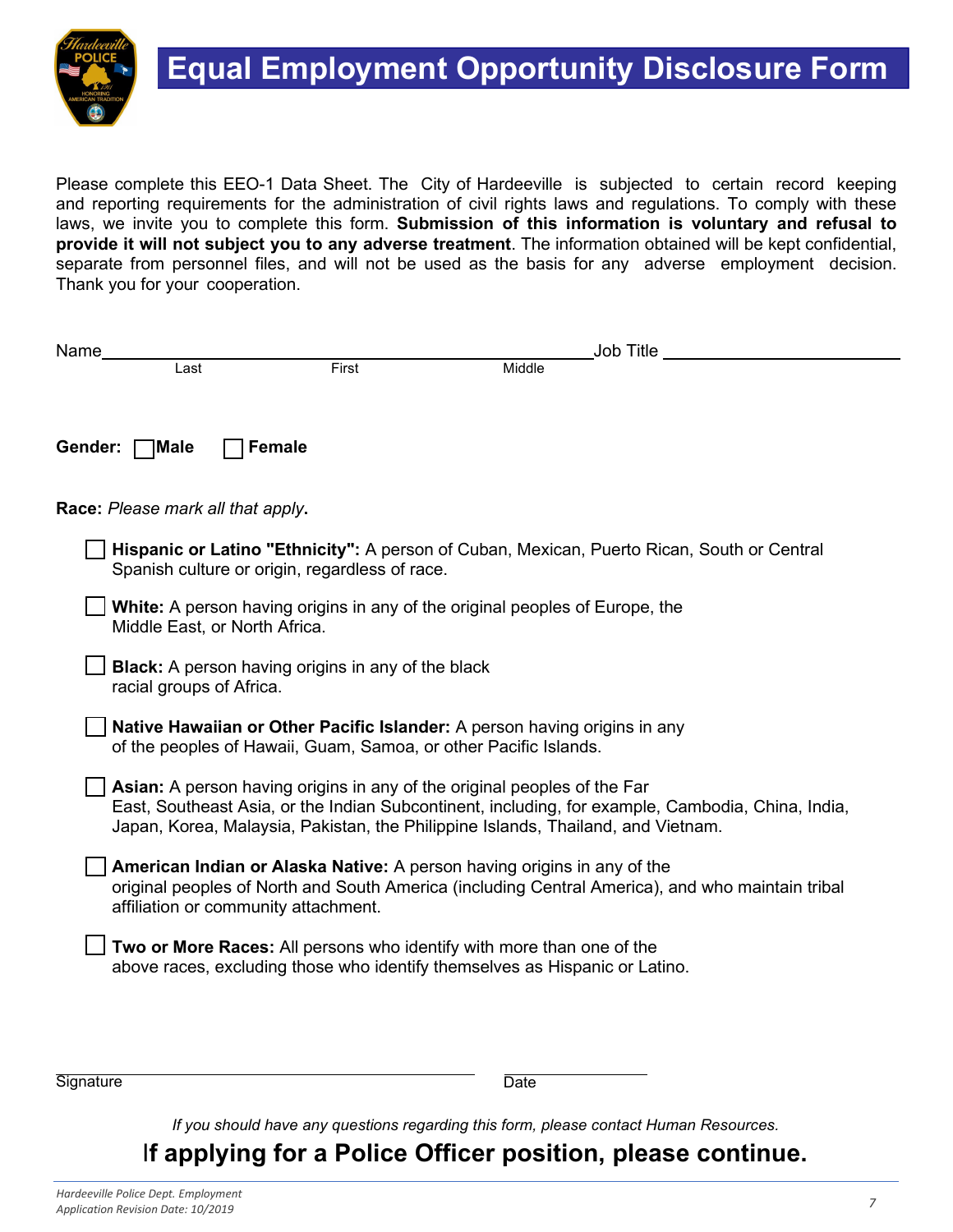# **HARDEEVILLE POLICE DEPARTMENT**

Sam Woodward Chief of Police



## **PERSONAL INFORMATION**

| Applicant's Name:              |  |
|--------------------------------|--|
| <b>Social Security Number:</b> |  |
| Date of Birth:                 |  |
| Driver's License Number:       |  |

I respectfully request and authorize you to furnish the Hardeeville Police Department with any and all information that you may have concerning my work records, personal history, criminal record, civil process record, school records, driving record, personal reputation, financial status, and credit status. This information is to be used to assist the Hardeeville Police Department in determining my qualifications and fitness for the position I am seeking.

I have read and understand the Hardeeville Police Department's Applicant Dis-qualifiers and Selection Process listed on the website.

By signing below, I hereby release you, your organization, or others from any liability or damage, which may result from furnishing the information requested above.

| Applicant's Signature: Applicant by School and School and School and School and School and School and School and School and School and School and School and School and School and School and School and School and School and | Date:<br><u> 1989 - Andrea Stadt Britain, fransk politik (</u> |  |  |
|--------------------------------------------------------------------------------------------------------------------------------------------------------------------------------------------------------------------------------|----------------------------------------------------------------|--|--|
|                                                                                                                                                                                                                                | <b>Affidavit</b>                                               |  |  |
| State of:<br><u> 1989 - Johann Barnett, fransk politiker (d. 1989)</u>                                                                                                                                                         |                                                                |  |  |
| County of:<br><u> 1989 - Andrea Barbara, poeta espainiar político e a filosofono de la provincia de la provincia de la provincia</u>                                                                                           |                                                                |  |  |
|                                                                                                                                                                                                                                |                                                                |  |  |
| Subscribed and sworn to before me this ___________ day of ______________________, 20                                                                                                                                           |                                                                |  |  |
|                                                                                                                                                                                                                                |                                                                |  |  |
|                                                                                                                                                                                                                                |                                                                |  |  |
| <b>Notary Public</b>                                                                                                                                                                                                           |                                                                |  |  |
| My Commission Expires: No. 1996. The Commission Expires: No. 1997. The Commission Expires: No. 1997.                                                                                                                           |                                                                |  |  |
|                                                                                                                                                                                                                                |                                                                |  |  |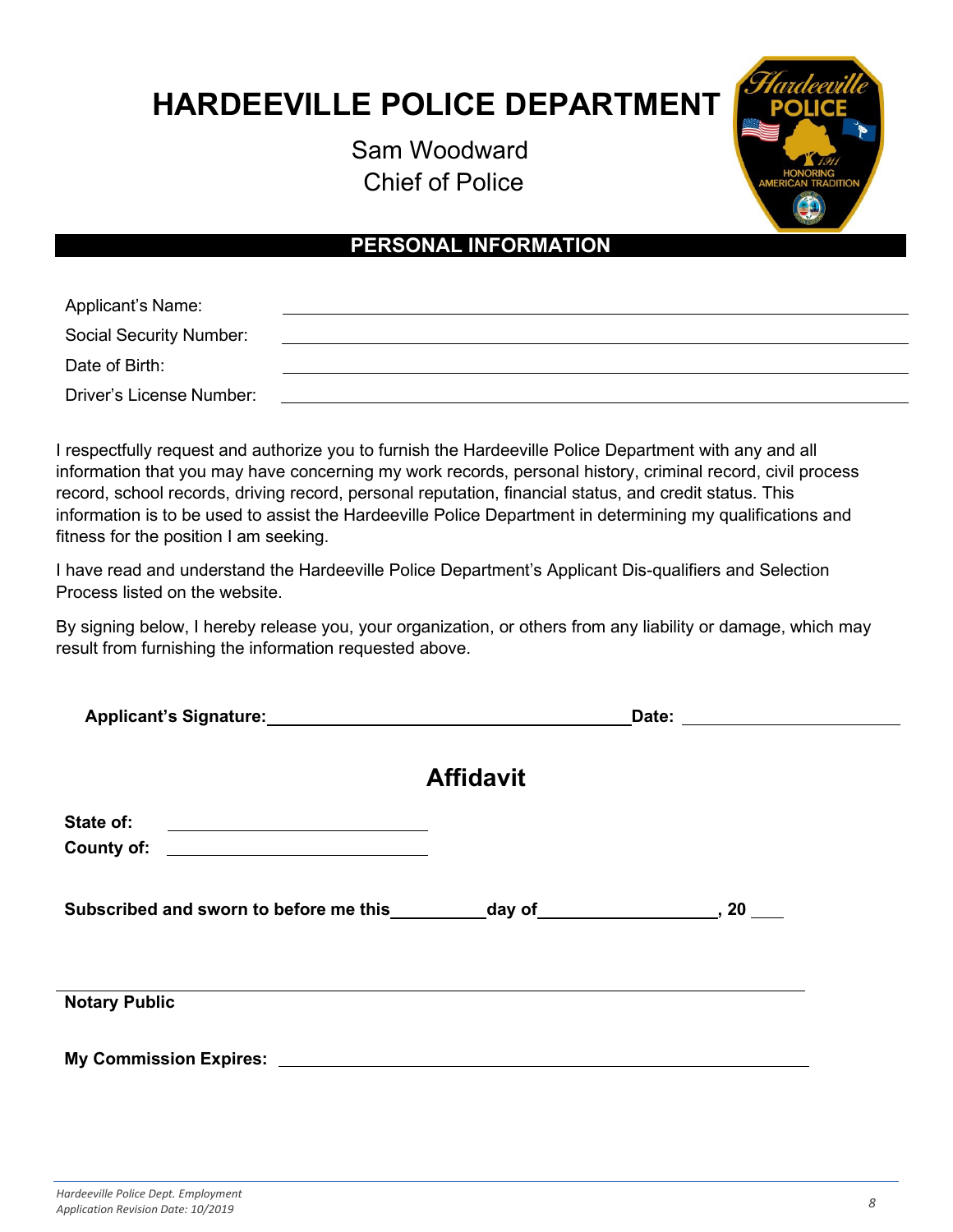### **REFERENCES** *Please List Three (3) Personal References*

| Full<br>Name:                                                                                                                                      |                                           |
|----------------------------------------------------------------------------------------------------------------------------------------------------|-------------------------------------------|
|                                                                                                                                                    |                                           |
|                                                                                                                                                    |                                           |
| Full<br>Name:                                                                                                                                      |                                           |
|                                                                                                                                                    |                                           |
|                                                                                                                                                    |                                           |
| Full<br>Name:                                                                                                                                      |                                           |
|                                                                                                                                                    | Email:                                    |
| Full<br>Name:                                                                                                                                      | Please List Three (3) Neighbor References |
|                                                                                                                                                    |                                           |
|                                                                                                                                                    |                                           |
| Full<br>Name:<br>Address:<br><u> 1989 - Johann Harry Harry Harry Harry Harry Harry Harry Harry Harry Harry Harry Harry Harry Harry Harry Harry</u> | Relationship:<br>Phone:<br>Email:         |
| Full<br>Name:<br><u> 1989 - Johann Stein, marwolaethau a bhann an t-Amhainn an t-Amhainn an t-Amhainn an t-Amhainn an t-Amhainn an</u>             | Relationship:                             |
|                                                                                                                                                    | Phone:                                    |
|                                                                                                                                                    | Email: <b>Exercise Email</b>              |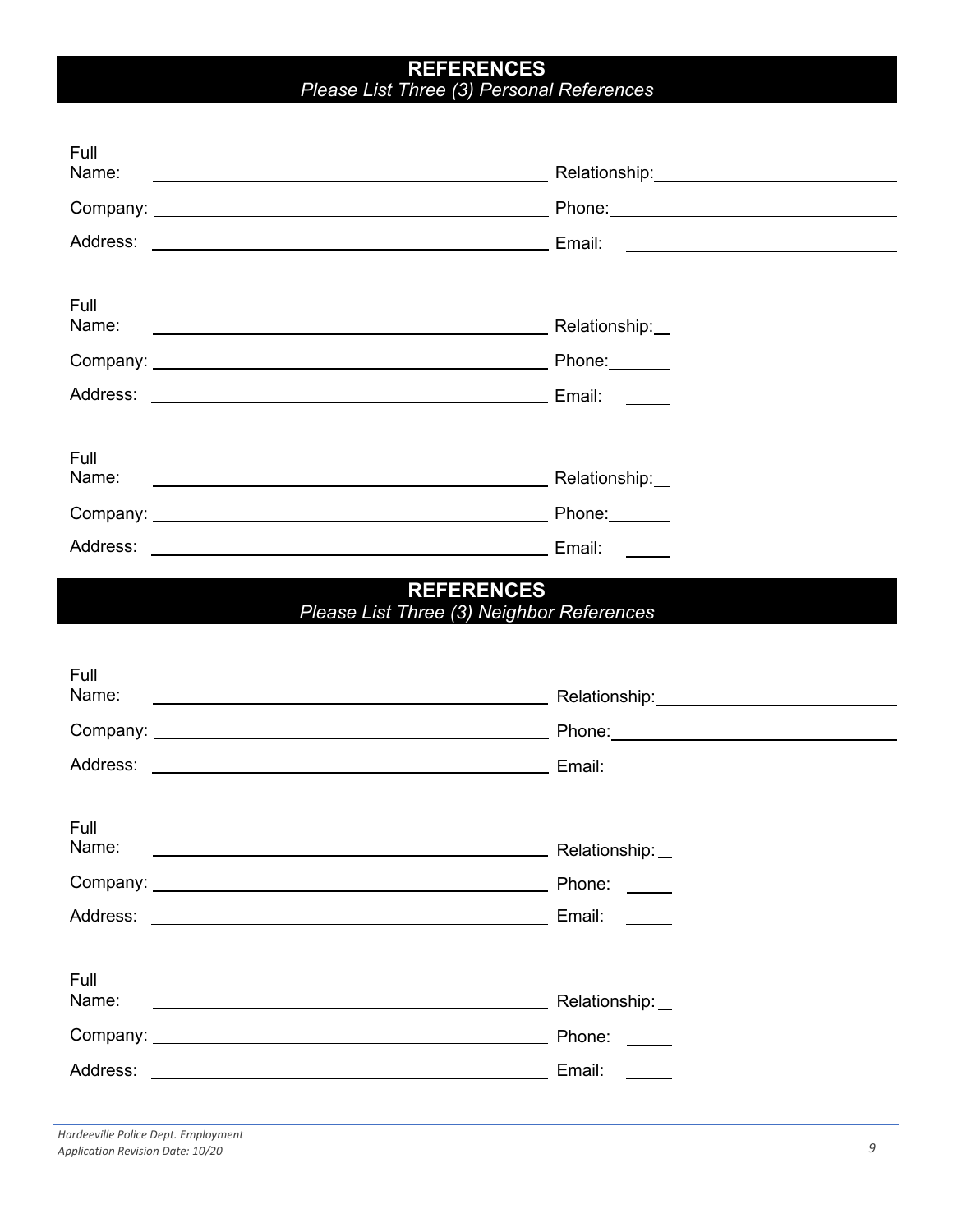| <b>BACKGROUND QUESTIONNAIRE</b>                                                                                           |                                     |  |  |  |  |  |
|---------------------------------------------------------------------------------------------------------------------------|-------------------------------------|--|--|--|--|--|
| Are you a U.S. citizen?                                                                                                   | Are you a certified police officer? |  |  |  |  |  |
| Do you currently have any visible tattoos that may be deemed offensive,<br>obscene, controversial or political in nature? |                                     |  |  |  |  |  |
| If yes, please describe the tattoos and where the tattoo is located.                                                      |                                     |  |  |  |  |  |
| Please list all the languages you can speak:                                                                              |                                     |  |  |  |  |  |
| Please list all the languages you can write:                                                                              |                                     |  |  |  |  |  |
| Is your driver's license in danger of being revoked or<br>suspended in any state? If yes, list the state and<br>reason:   |                                     |  |  |  |  |  |
| List the states where you obtained a driver's<br>license. Include the license number and date:                            |                                     |  |  |  |  |  |

### **Please list previous residences for the past ten years. List the dates, street address, city, state, and zip code.**

| Date: | Address: |
|-------|----------|
| Date: | Address: |
| Date: | Address: |
| Date: | Address: |
| Date: | Address: |
| Date: | Address: |

Have you ever served in the Military?  $\bigcap Y$  ()N

Provide a list of all commendations awarded during your term of service:

If you were ever a subject of a military/criminal investigation, state the nature of the investigation and the conclusion.

If you are a member of the National Guard or Military Reserve, provide the unit name, location and describe your obligation.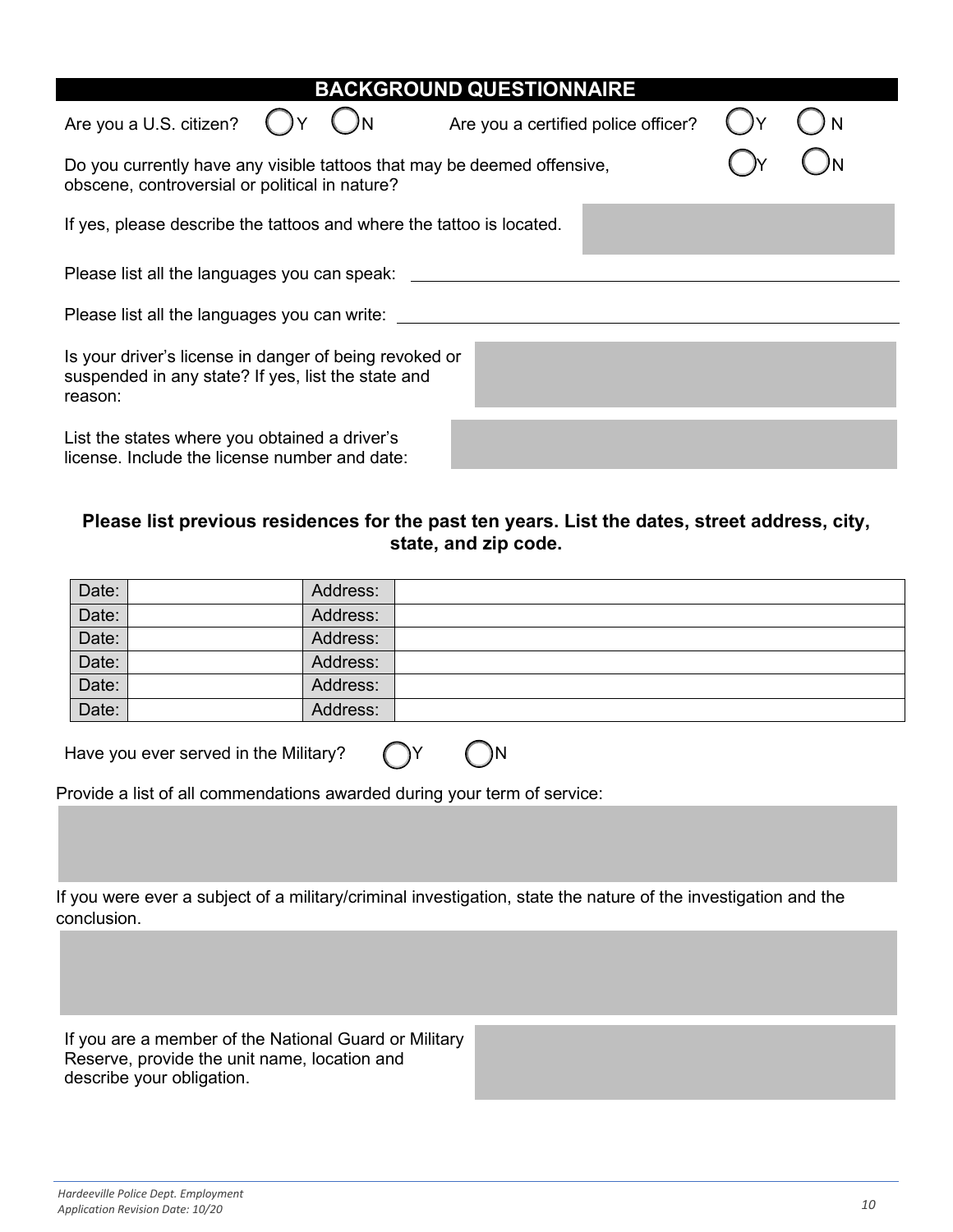#### List all traffic citations received in the last five years. Include the offense and date:

| Have you ever operated a motor vehicle while<br>under the influence of alcohol or any drug/narcotic?<br>If yes, explain and list month/year:                                        |                                                                                                                            |  |                                                                                                                                                                          |  |  |
|-------------------------------------------------------------------------------------------------------------------------------------------------------------------------------------|----------------------------------------------------------------------------------------------------------------------------|--|--------------------------------------------------------------------------------------------------------------------------------------------------------------------------|--|--|
| Have you ever been arrested for operating a motor<br>vehicle while under the influence of alcohol or any<br>drug/narcotic? If yes, provide date, month/year and<br>place of arrest: |                                                                                                                            |  |                                                                                                                                                                          |  |  |
| Were you<br>convicted?<br>Have you ever been in an automobile crash as the driver?                                                                                                  | Did you plead guilty<br>or nolo contendere?                                                                                |  | Was your license<br>suspended?                                                                                                                                           |  |  |
| If yes, explain by providing how many crashes and<br>whether you were at fault:                                                                                                     |                                                                                                                            |  |                                                                                                                                                                          |  |  |
| Please check all illegal substances that you have used in the last 10 years                                                                                                         |                                                                                                                            |  |                                                                                                                                                                          |  |  |
| Marijuana<br>Hashish/Purified Cannabis Resin<br>Cocaine<br>Crack/Chemically Purified Cocaine<br>Speed/Amphetamine<br>Ecstasy                                                        | Khat/Catha Edulis<br>Heroin<br>Morphine<br>Psychedelic Mushrooms<br>PCP/Phencyclidine<br><b>Sleeping Pills/Barbiturate</b> |  | Ice/Crystal Meth/Methamphetamine<br>Nerve Medicine/Neurontin<br>Steroid/Synthetic Steroid Hormone<br>LSD/Lysergic Acid Diethylamide<br>Inhalants (includes amyl nitrate) |  |  |
| If you checked any of the above, please list number<br>of times and the last time used:                                                                                             |                                                                                                                            |  |                                                                                                                                                                          |  |  |
| Hous you over taken modication not proporibed to                                                                                                                                    |                                                                                                                            |  |                                                                                                                                                                          |  |  |

Have you ever taken medication not prescribed to you? If yes, describe drug, number of times and last time used:

Have you sold, held or passed illegal drugs or substances? If yes, describe drug, number of times and last time used:

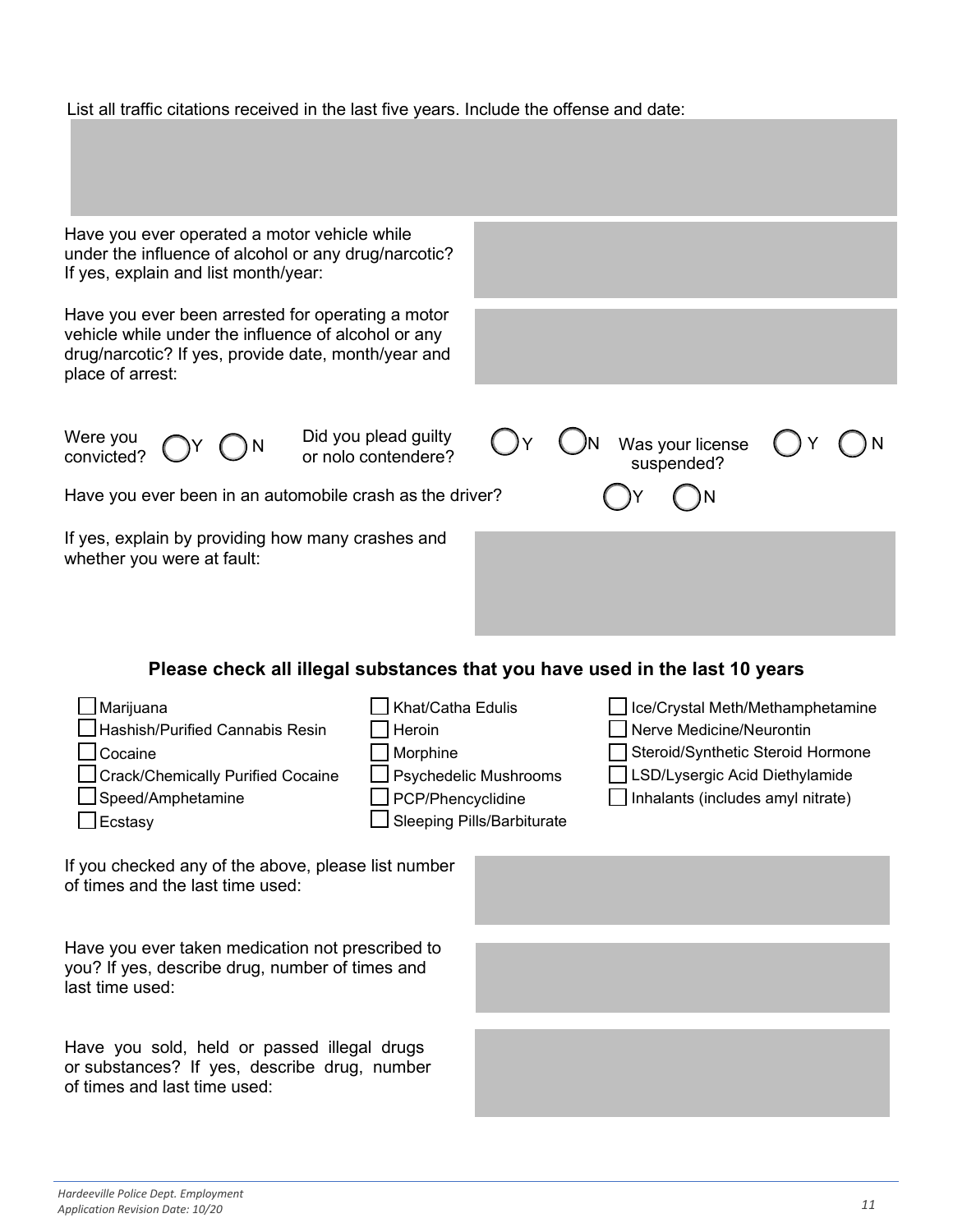Have you ever sexually harassed someone or been a part of a sexual harassment lawsuit? If yes, please describe in detail:

Do you have any racial, ethnic, religious, sexual, or other prejudices that will affect your job performance? If yes, please describe:

Have you ever been a subject of a lawsuit? If yes, please explain your involvement:

Do you have any past due debts or filed bankruptcy? If yes, please explain in detail:

Have you ever been arrested for a misdemeanor or a felony, excluding minor traffic offences? If yes, list offence charged, agency, state, date and disposition of arrest:

Have you ever been convicted of a felony? If yes, list offence charged, agency, state, date and disposition of arrest:

Have you ever stolen anything? If yes, please explain:

Have you ever stolen from an employer? If yes, please explain:

Have you ever been involved in an investigation of theft at any place of employment? If yes, please explain:

Have you ever used your position for personal gain? If yes, please explain: